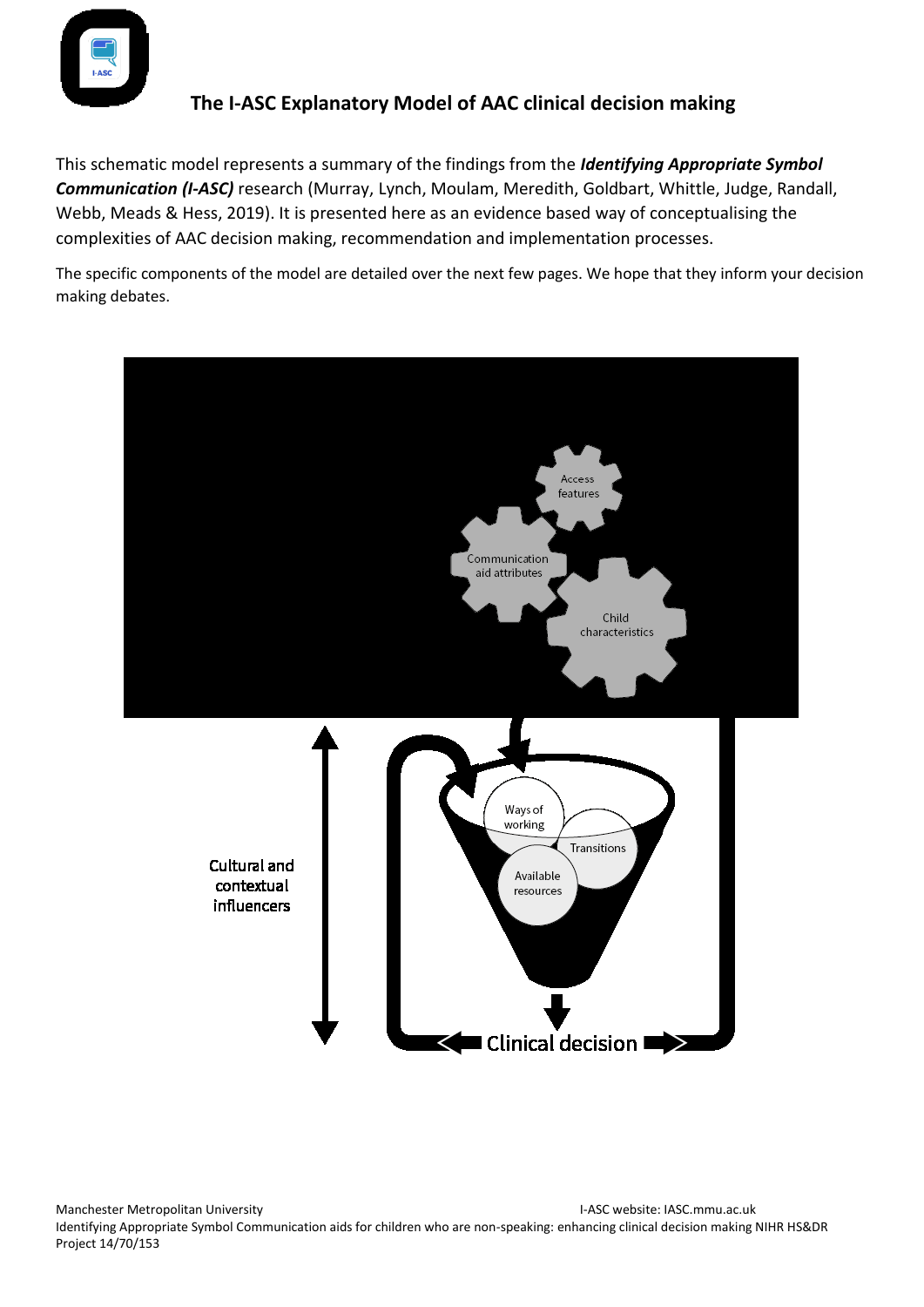

*Overview:* The model is divided into two theoretical constructs encompassing the breadth of the decision making process. The top half of the model **(competing considerations)** illuminates the elements of the child and the technology, sometimes referred to as feature matching components; however, this model transcends features to suggest that there is an inherent interaction between the characteristics of the individual and the attributes of the systems available. In both instances, due to enhanced knowledge and medical interventions the child characteristics and the communication aid attributes are ever changing, and so are never a simple case of **feature matching** but are a complex interaction of an array of components that vary from individual to individual. This model attempts to offer the user flexibility to consider the nuances of the individual and the constantly changing technological options.

The schematic suggests that these options feed into the bottom half of the model.

The bottom half of the model **(cultural and contextual influencers)** considers those elements external to the child and the technology; it focusses on those components which may be influenced by policy, service delivery, knowledge and culture. The schematic suggests that these components may exist in isolation (in their own bubble) but that they cannot avoid impacting on each other, and yet they eventually have to be distilled through the funnelling process of a decision. The schematic implies the need for the team to recognise and reconfigure the isolated influencers which have to converge to support an agreed decision emerging.

The schematic model proposes an interaction between these two theoretical constructs (as suggested by the numerous arrows); both competing considerations and cultural and contextual influencers do not operate in isolation. Each interacts with the other and influences the final AAC decision making recommendation. The I-ASC Explanatory Model attempts to help us describe each isolated element and their interaction processes whilst we work towards an agreed recommendation.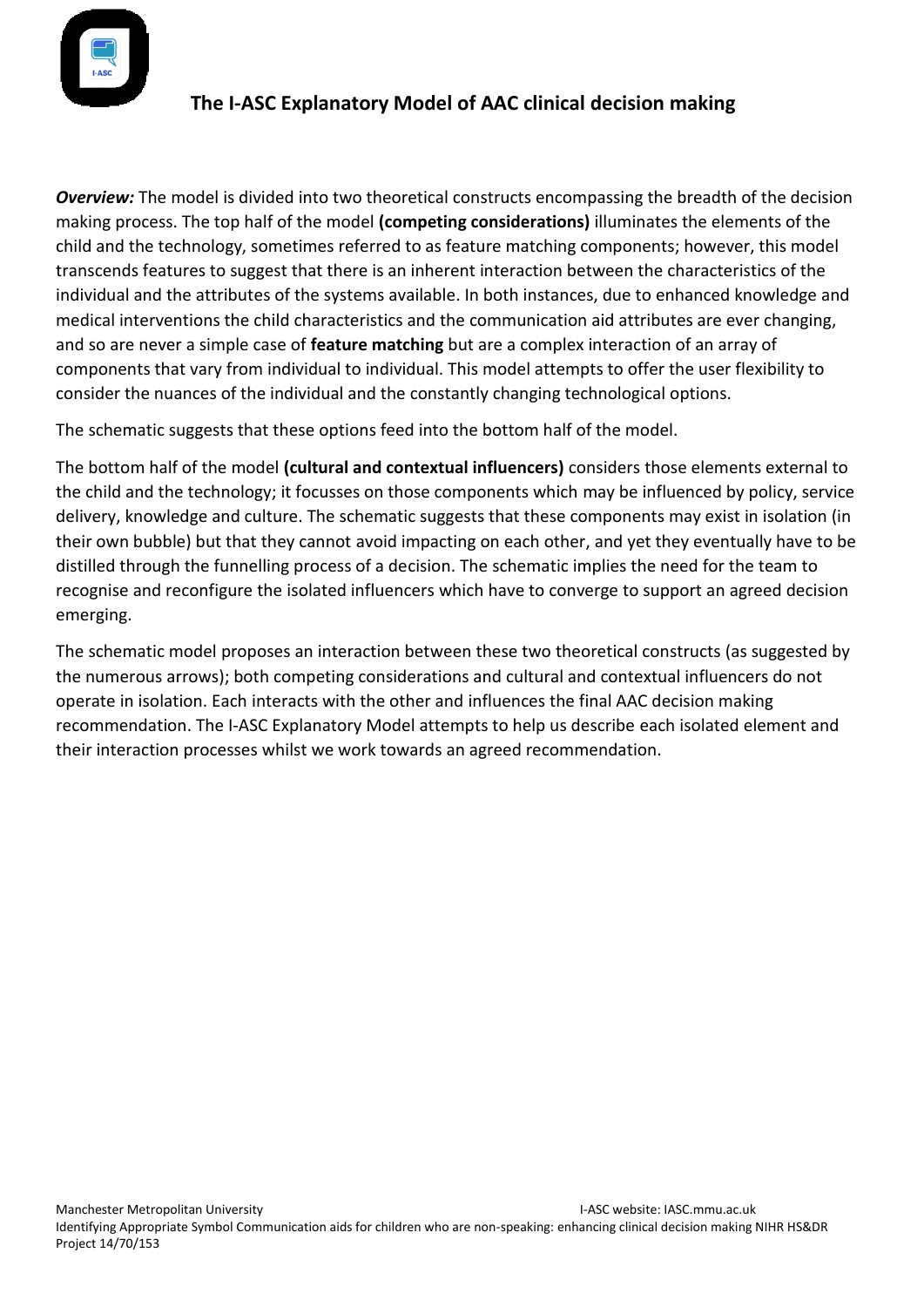

Detailed below are the definitions developed within the I-ASC research for Child characteristics, Access features and Communication aid attributes.

| <b>Child characteristics</b>        |                                                                                           |  |
|-------------------------------------|-------------------------------------------------------------------------------------------|--|
| Age                                 | Child's chronological age.                                                                |  |
| <b>Assumed abilities</b>            | Where assumptions have been made about the child's level of functioning.                  |  |
| Child preference                    | The child's views regarding options of communication system or ways of                    |  |
|                                     | communicating.                                                                            |  |
| Cognitive skills                    | Information about the child's general cognitive skills including attention, memory,       |  |
|                                     | focus, learning style, and insight.                                                       |  |
| Communication                       | The view of the child's level of communication ability, both aided and unaided.           |  |
| ability                             |                                                                                           |  |
| Diagnosis                           | Any medical or speech and language diagnosis for the child or young person.               |  |
| <b>Expectations and</b>             | The child's future journey with AAC. It includes predicted needs, goals for AAC, hopes,   |  |
| aspirations                         | and expectations.                                                                         |  |
| Linguistic level                    | The child or young person's existing level of language, literacy and graphic symbol       |  |
|                                     | knowledge.                                                                                |  |
| Motor abilities and                 | The child or young person's physical skills, mobility, and speech intelligibility.        |  |
| operational                         |                                                                                           |  |
| competence                          |                                                                                           |  |
| Personality and                     | The child or young person's personality, temperament. It also includes motivation and     |  |
| temperament                         | frustration.                                                                              |  |
| Progress and                        | Progress made with the child's communication to date, including the communication         |  |
| communication                       | opportunities that have influenced rate of progress.                                      |  |
| opportunities                       |                                                                                           |  |
| <b>Access features</b>              |                                                                                           |  |
| Access method                       | The selection methods used to access the AAC system(s) to communicate.                    |  |
| Positioning and                     | The positioning of the communication system for use. It includes mounting, the            |  |
| mounting                            | interface with other equipment as well as issues related to making the communication      |  |
|                                     | aid available.                                                                            |  |
| <b>Communication aid attributes</b> |                                                                                           |  |
| Hardware aesthetics                 | Perceptions of visual appearance and voice qualities of the communication aid.            |  |
| Hardware reliability                | How frequently or easily the aided AAC system stops working.                              |  |
| Hardware data                       | The ability of the communication aid to manage data and data processing.                  |  |
| storage and                         |                                                                                           |  |
| processing                          |                                                                                           |  |
| Software consistency                | The consistency of page layouts, including the navigational functions to select a desired |  |
| and intuitiveness of                | output.                                                                                   |  |
| design                              |                                                                                           |  |
| Software ease of                    | How intuitive and easy is it to add, and change vocabulary and customise other            |  |
| editing                             | features such as changing the volume, editing symbols, adding pages, etc.                 |  |
| Software graphic                    | Type of graphic symbol used.                                                              |  |
| representation                      |                                                                                           |  |
| Software vocabulary                 | Includes the size and organisation of vocabulary on the communication system.             |  |

For more detailed information on how to use this model visit the I-ASC website [www.IASC.mmu.ac.uk](http://www.iasc.mmu.ac.uk/)